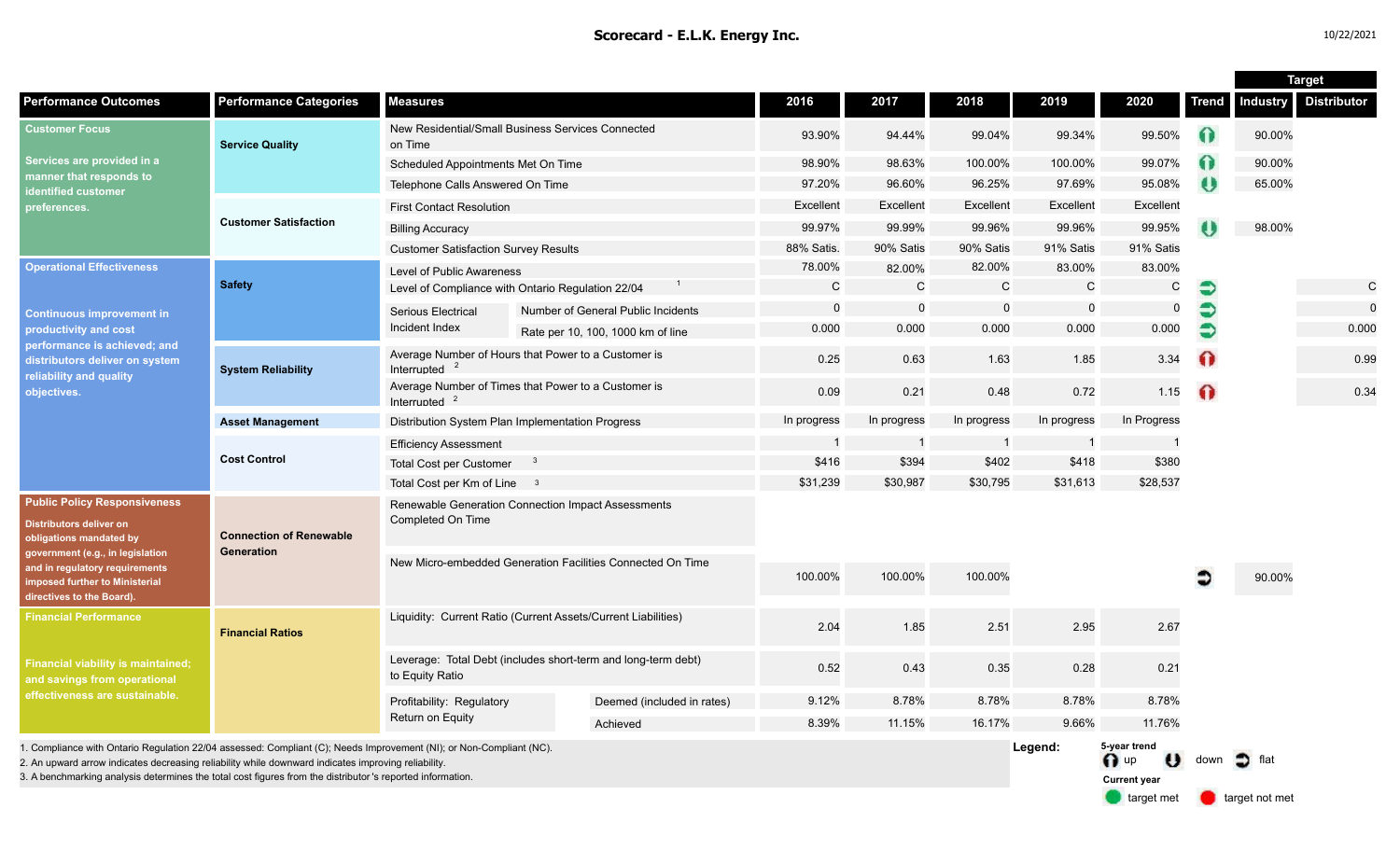# **2020 Scorecard Management Discussion and Analysis ("2020 Scorecard MD&A")**

The link below provides a document titled "Scorecard - Performance Measure Descriptions" that has the technical definition, plain language description and how the measure may be compared for each of the Scorecard's measures in the 2020 Scorecard MD&A: **[http://www.ontarioenergyboard.ca/OEB/\\_Documents/scorecard/Scorecard\\_Performance\\_Measure\\_Descriptions.pdf](http://www.ontarioenergyboard.ca/OEB/_Documents/scorecard/Scorecard_Performance_Measure_Descriptions.pdf)**

# **Scorecard MD&A - General Overview**

 In 2020, E.L.K. Energy Inc. (E.L.K.) exceeded its performance targets. In 2021, E.L.K. will continue to strive to achieve positive scorecard results and continue to look for ways to improve the customer experience.

### **Service Quality**

### **New Residential/Small Business Services Connected on Time**

In 2020, E.L.K. connected 99.50% of approximately 201 eligible low-voltage residential and small business customers to E.L.K.'s system within the five day timeline prescribed by the Ontario Energy Board (OEB). This is above the OEB mandated threshold of 90%.

### **Scheduled Appointments Met On Time**

In 2020, E.L.K. scheduled approximately 108 appointments with customers in 2020 to complete work requested by customers, read meters, reconnect, or otherwise necessary to perform. E.L.K. met 99.07% of these appointments on time, which significantly exceeds the industry target of 90%.

### **Telephone Calls Answered On Time**

In 2020, E.L.K. customer service agents received approximately 10,000 calls from its customers. An agent answered a call in 30 seconds or less in 95.08% of these calls which is consistent with 2019. This result significantly exceeds the OEB – mandated 65% target for timely call response.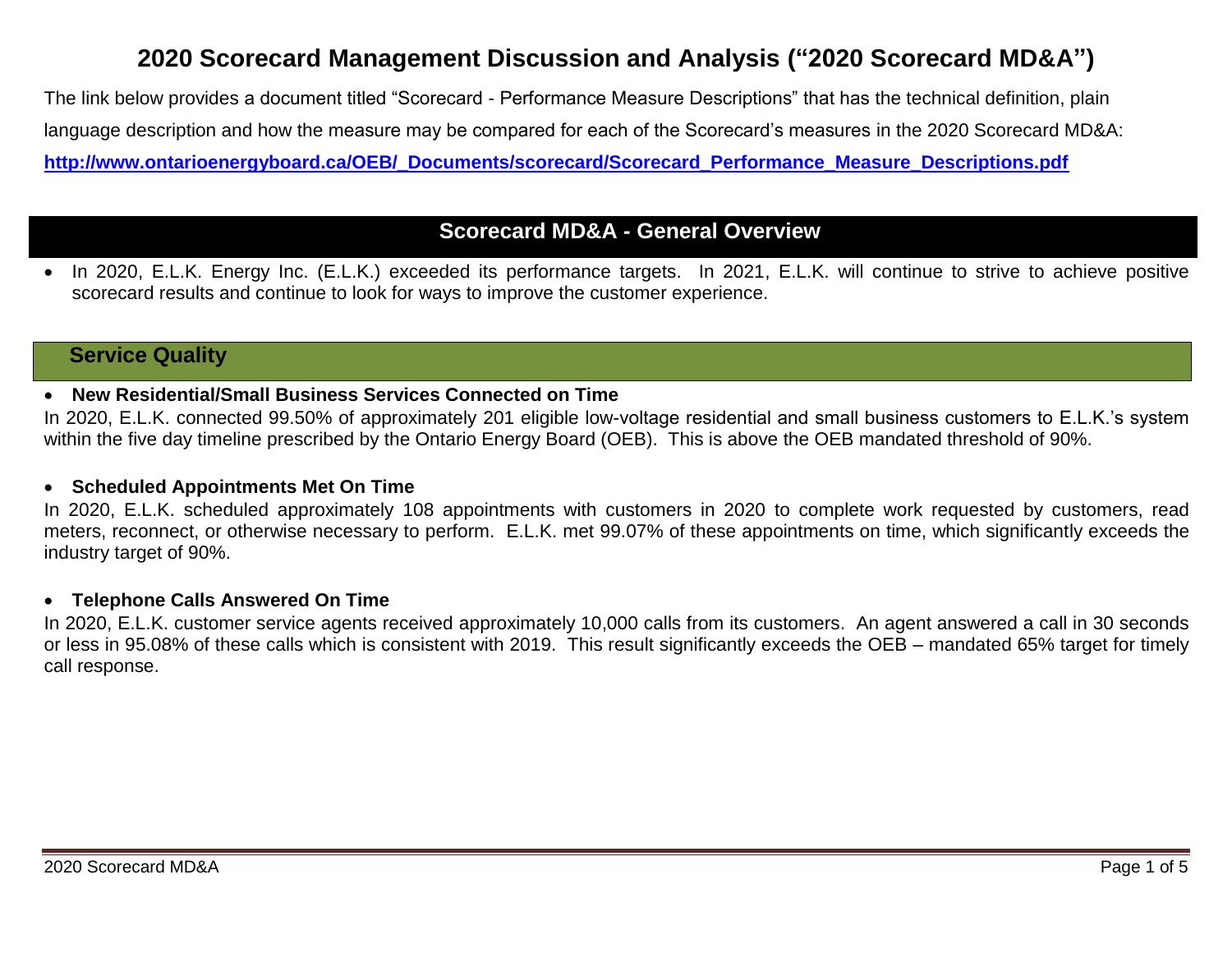### **Customer Satisfaction**

#### **First Contact Resolution**

E.L.K. continues to develop this measure as no firm methodology has been presented. E.L.K. conducted a customer satisfaction survey which resulted in an overall positive customer experience. E.L.K. also conducted a survey for E.L.K.'s COS and produced very positive results. The number of customer issues that required escalation after the first contact were minimal.

### **Billing Accuracy**

In 2020, E.L.K. issued approximately 145,000 electricity bills and achieved a billing accuracy of 99.95%. This compares favorably to the prescribed OEB target of 98%.

#### **Customer Satisfaction Survey Results**

In 2020, as part of Active engagement with customers, E.L.K. understands its customer preferences and assists the organization in shifting focus in order to deliver services in alignment with customer needs. A recent study conducted by Oracle Poll, indicated that 91% of respondents were satisfied.

### **Safety**

### **Public Safety**

#### o **Component A – Public Awareness of Electrical Safety**

E.L.K. received a public awareness level of 83% per the OraclePoll survey conducted. E.L.K. continues to educate our customer base through website updates, in –office library, bill messages, etc.

#### o **Component B – Compliance with Ontario Regulation 22/04**

E.L.K. receives data from ESA providing performance data for the 2020 Distributor Scorecard. The data was for Component B (Compliance with Ontario Regulation 22/04) and Component C (Serious Electrical Incident Index) under the 'Safety' Performance Category of the Scorecard. E.L.K. has always been compliant with Ontario regulation 22/04 and has had zero serious electrical incidents occur over the life of the scorecard.

#### o **Component C – Serious Electrical Incident Index**

E.L.K. receives data from ESA providing performance data for the 2020 Distributor Scorecard. The data was for Component B (Compliance with Ontario Regulation 22/04) and Component C (Serious Electrical Incident Index) under the 'Safety' Performance Category of the Scorecard. E.L.K. has always been compliant with Ontario regulation 22/04 and has had zero serious electrical incidents occur over the life of the scorecard.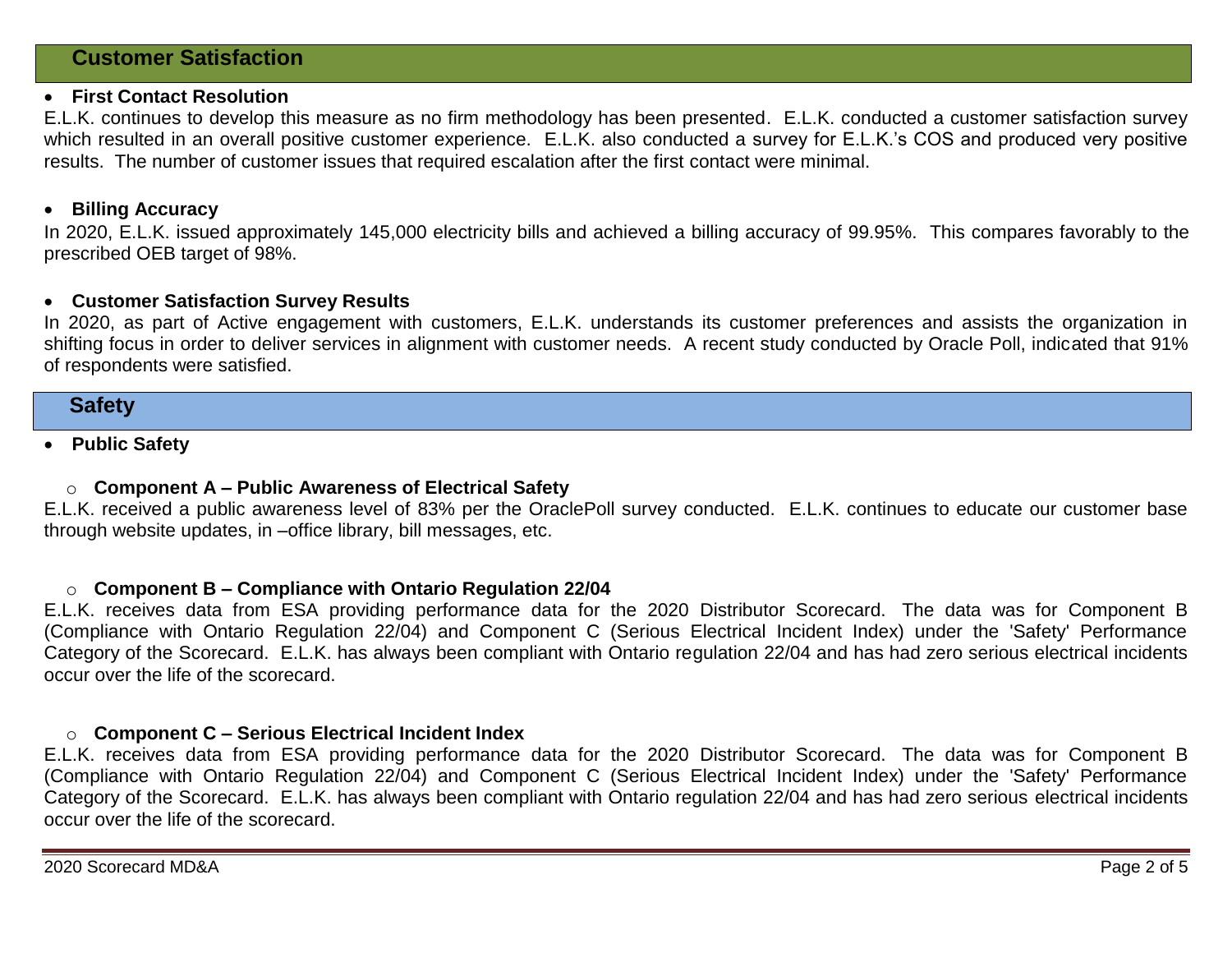## **System Reliability**

### **Average Number of Hours that Power to a Customer is Interrupted**

In 2020, E.L.K.'s average number of hours that power to a customer was interrupted was 3.34. This increase from 2019 is the result of three major events; a large adverse weather event and two lightning storms in June and August of 2020.

### **Average Number of Times that Power to a Customer is Interrupted**

In 2020, E.L.K.'s average number of times that power to a customer was interrupted (i.e. frequency) was 1.15 which is higher with previous years. The increase is due to three major weather events in June and August of 2020.

### **Asset Management**

**Distribution System Plan Implementation Progress**

Currently in process

### **Cost Control**

#### **Efficiency Assessment**

The total costs for Ontario local electricity distribution companies are evaluated by the Pacific Economics Group LLC on behalf of the OEB to produce a single efficiency ranking. The electricity distributors are divided into five groups based on the magnitude of the difference between their respective individual actual and predicted costs. In 2020, for the ninth year in a row, E.L.K. was placed in Group 1, where a Group 1 distributor is considered most efficient. E.L.K. was one of seven utilities in Group 1 in 2020.

### **Total Cost per Customer**

Total cost per customer is calculated as the sum of E.L.K.'s capital and operating costs and dividing this cost figure by the total number of customers that E.L.K. serves. The cost performance result is \$380/customer, and a 5 year average of \$402/customer.

### **Total Cost per Km of Line**

This measure uses the same total cost that is used in the Cost per Customer calculation above. The total cost is divided by the kilometers of line that E.L.K. operates to serve its customers. E.L.K.'s rate is \$28,537 per Km of line, which is lower than 2019.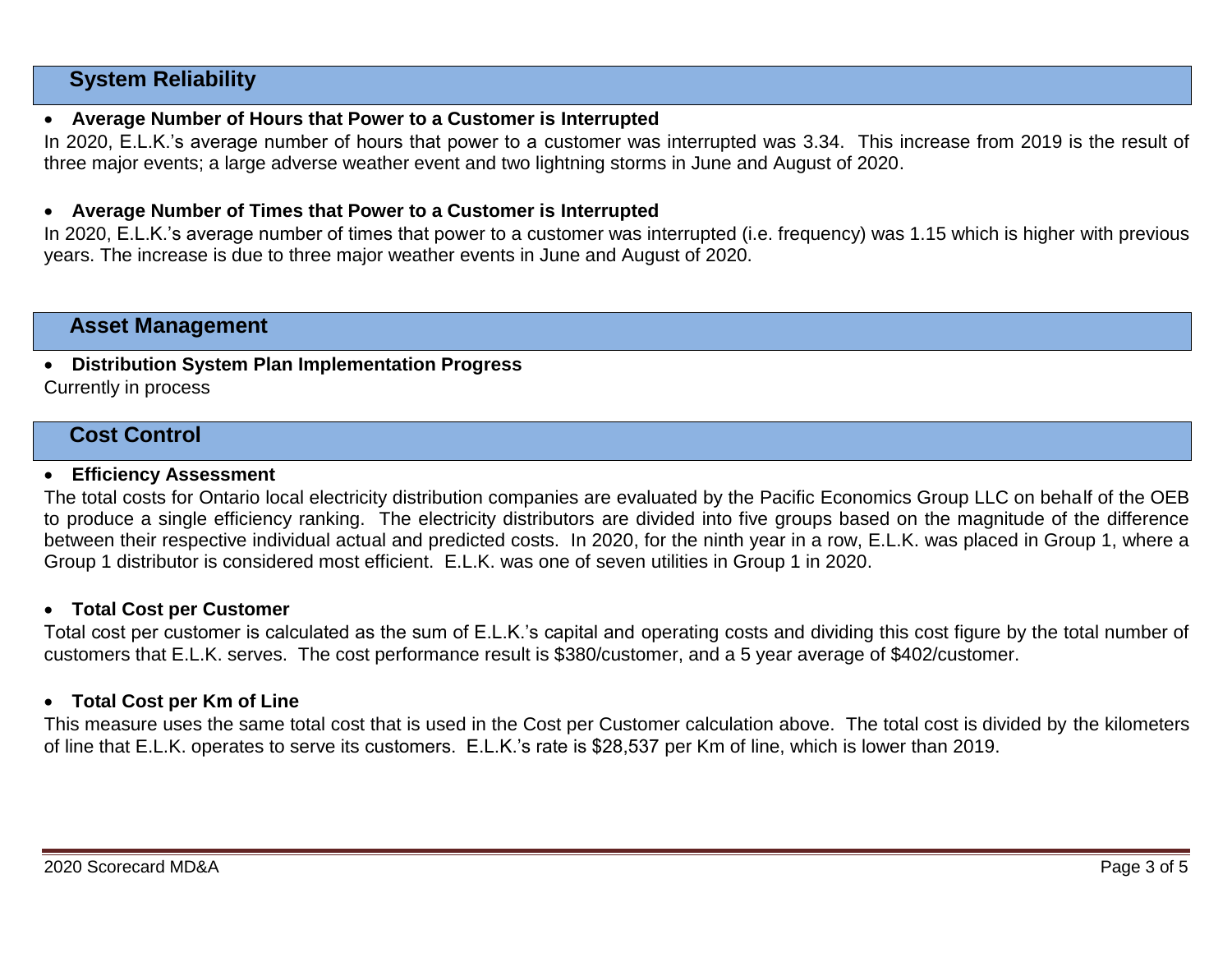# **Conservation & Demand Management**

### **Net Cumulative Energy Savings**

E.L.K. Continues to finalize the wind-down of conservation and demand management as directed by the Ontario Energy Board and IESO.

# **Connection of Renewable Generation**

**Renewable Generation Connection Impact Assessments Completed on Time**

E.L.K. has completed all Connection Impact Assessments on time within the prescribed time limit.

### **New Micro-embedded Generation Facilities Connected On Time**

In 2020, there were no new microFIT connections as the program has ceased.

### **Financial Ratios**

### **Liquidity: Current Ratio (Current Assets/Current Liabilities)**

As an indicator of financial health, a current ratio that is greater than 1 is considered good as it indicates the company can pay its short term debts and financial obligations. E.L.K.'s current ratio of 2.67 is strong.

### **Leverage: Total Debt (includes short-term and long-term debt) to Equity Ratio**

A debt to equity ratio of 1.5 indicates that a distributor is more highly leveraged than the deemed capital structure. A high debt to equity ratio may indicate that an electricity distributor may have difficulty generating sufficient cash flows to make its debt payments. E.L.K.'s debt to equity ratio of 0.21 is strong.

### **Profitability: Regulatory Return on Equity – Deemed (included in rates)**

E.L.K.'s current distribution rates were approved by the OEB and include an expected return on equity of 8.78%. E.L.K. Rate is 11.76%.

### **Profitability: Regulatory Return on Equity – Achieved**

E.L.K.'s actual rate of return is within the +-300 basis points deadband.